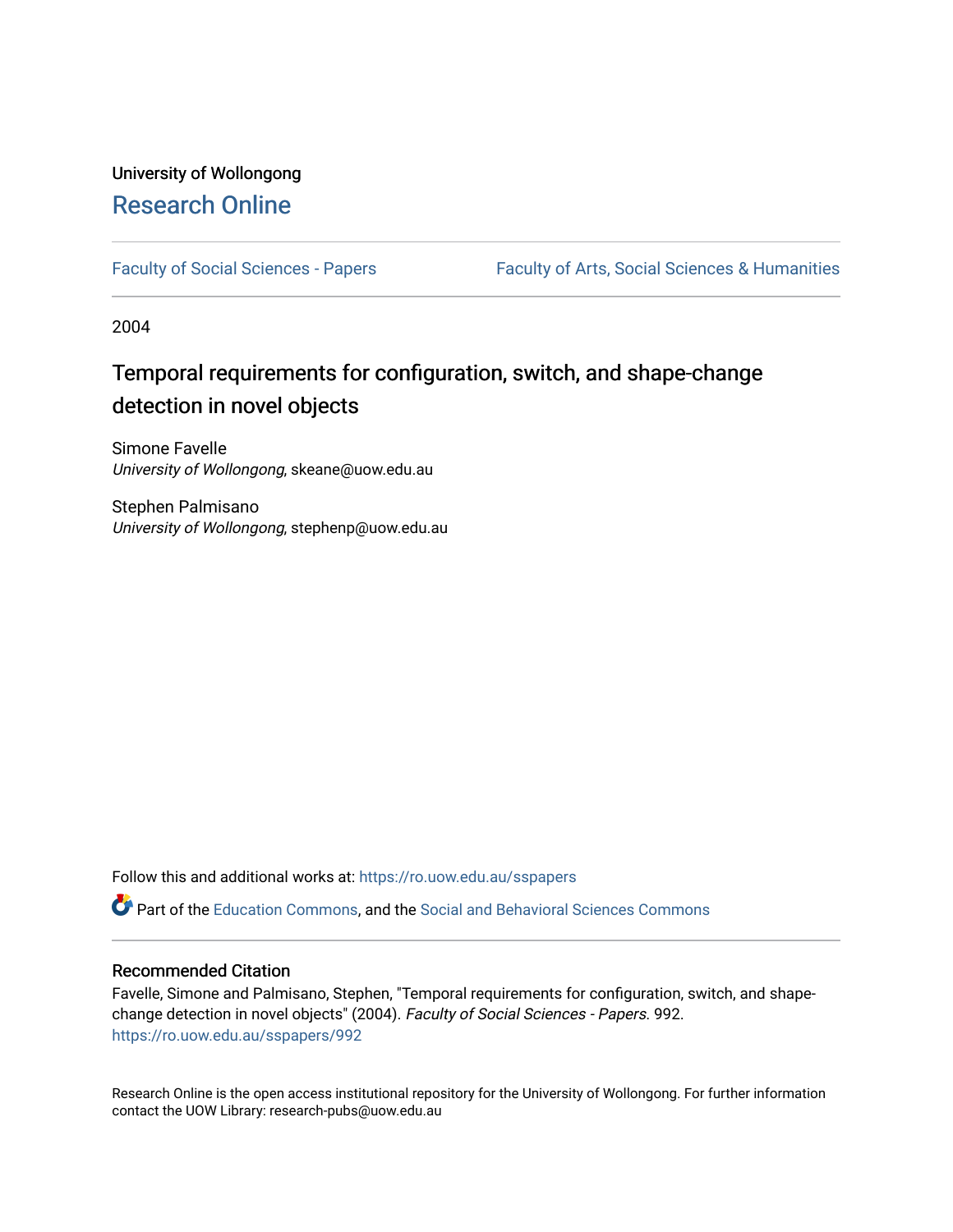## Temporal requirements for configuration, switch, and shape-change detection in novel objects

### Abstract

Abstract presented at the 27th European Conference on Visual Perception, 22-26 August 2004, Budapest, Hungary

### Keywords

novel, change, objects, shape, switch, requirements, detection, temporal, configuration

#### **Disciplines**

Education | Social and Behavioral Sciences

#### Publication Details

Keane, S. & Palmisano, S. (2004). Temporal requirements for configuration, switch, and shape-change detection in novel objects. Perception, 33 (Supplement), 102.